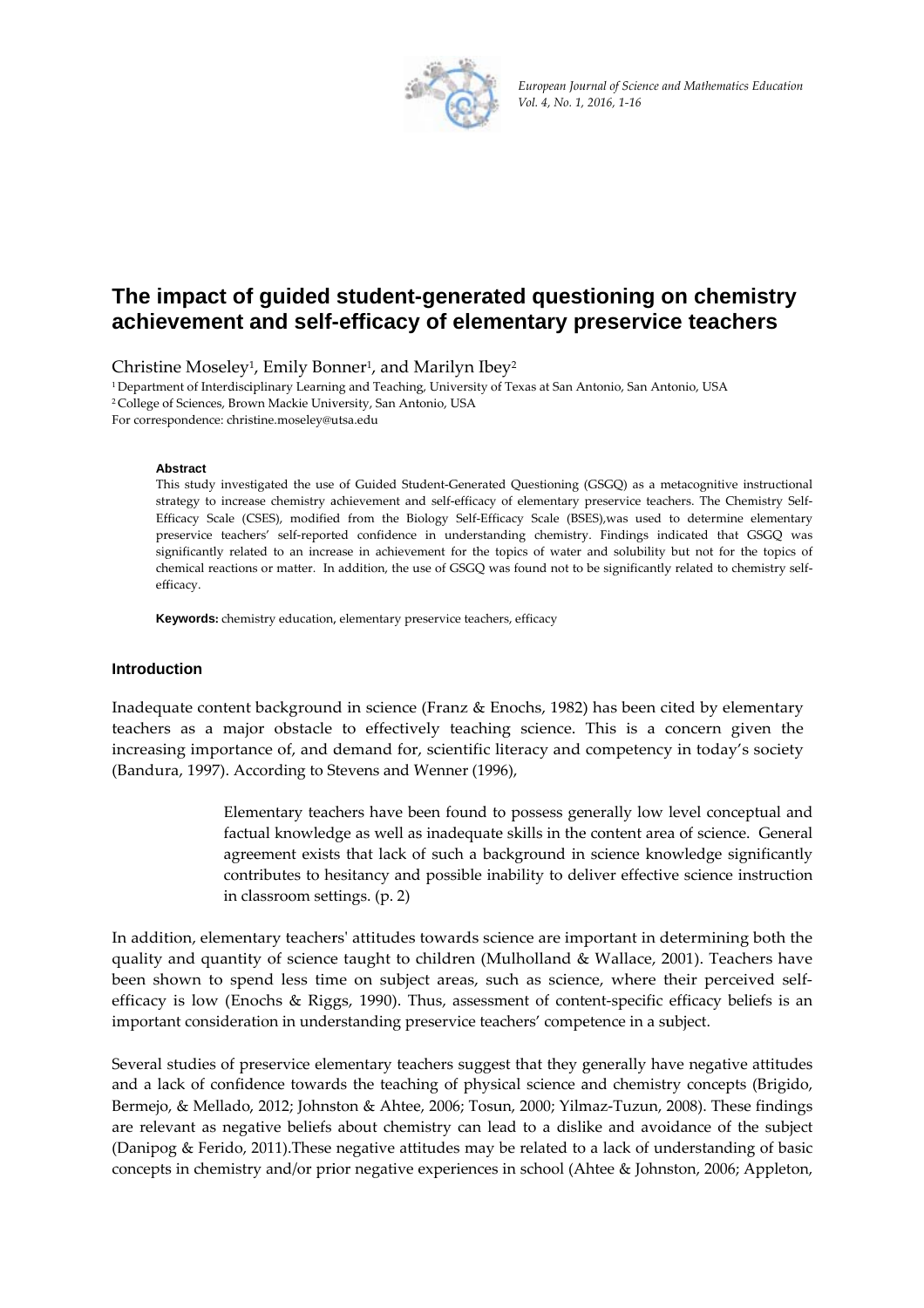2006; Johnston & Ahtee, 2006). Furthermore, preservice teachers often perceive chemistry concepts as largely abstract and, consequently, are unable to explain or apply them to real world situations (Çapa Aydin & Uzuntiryaki, 2009).

Research also shows that attitudes about science influence abilities in science (Osborne, Simon, & Collins, 2003). For preservice teachers, this relationship between attitudes and achievement can impact how they will teach in their future classrooms (Ramey‐Gassert, Shrover, & Staver, 1996). Several studies indicate that elementary preservice teachers are reluctant to teach science (Sherwood & Westerack, 1983; Wenner, 1993), and that self‐efficacy is a significant factor contributing to this reluctance (Wenner, 2001; Baker, 1991; Riggs and Enochs, 1990). Teachers with low perceived science teaching self‐efficacy do not feel comfortable about their ability to practice or teach science and may resort to avoiding science. In contrast, teachers with high self-efficacy tend to teach science and apply effective instructional strategies in the classroom (Avery & Meyer, 2012; Hechter, 2011).Thus, selfefficacy does influence how elementary preservice teachers view their role in the teaching of science and their potential success in that teaching (Finson, 2000).

In addition, there are studies reporting a direct relationship between students' use of metacognitive strategies and their self-efficacy beliefs about their performance (Anderson & Nashon, 2007; Gourgey, 2001; Kleitman & Stankov, 2007; Pintrich & De Groot, 1990; Pintrich & Garcia, 1991; Sungur, 2007). Gourgey (2001) stated that "metacognitive development might benefit not only their achievement, but their self-efficacy and motivation to learn as well" (p. 31). A review ofliterature also suggests there is a connection between effective metacognitive questioning strategies and academic achievement (Gall, 1984; Redfield & Rousseau, 1981).

Guided Student‐Generated Questioning (GSGQ), a metacognitive questioning strategy, has proven to be effective in increasing student achievement (King, 1991; Rosenshine, Meister, & Chapman, 1996; Webb, 1989). However, little research has been done investigating the use of GSGQ with preservice teachers, especially at the elementary level. This study was designed to investigate how to improve elementary preservice teachers' academic achievement and efficacy towards the understanding of chemical concepts. More specifically, this study was conducted to investigate the impact of the use of GSGQ as a metacognitive instructional strategy on elementary preservice teachers' achievement and self‐efficacy in chemistry.

# **Theoretical Framework**

The premise that learning is socially constructed comes from the theory of social construction of knowledge whereby a person learns by revising old knowledge or constructing new knowledge with the help of peer interaction (Vygotsky, 1978). Information‐processing theorists contend that students gain understanding when they construct knowledge or reconstruct existing knowledge with other students. This process allows new ideas to be associated with previous learning (Mayer, 1981, 1984).

According to Walsh and Sattes (2005), four aspects of learning - metacognition, question generation skills, attitudes, and self‐efficacy – are interrelated. Guided Student‐Generated Questioning (GSGQ) has been proven to be an effective metacognitive strategy in which students can formulate and answer content questions (Webb, 1989). Attitudes such as eagerness for knowledge and learning about the world foster student questioning and academic achievement. Self-efficacy is a person's confidence to carry out a task (Baldwin, Ebert‐May, & Burns, 1998) and the power to affect an outcome (Scott, 1996). Metacognitive questioning not only facilitates student learning but it also supports student self-efficacy (Pajares, 1996). The definition of metacognition includes the selfefficacy features of personal reflection with respect to knowledge and affective states and the mental processes that aid in cognition (Paris & Winograd, 1990).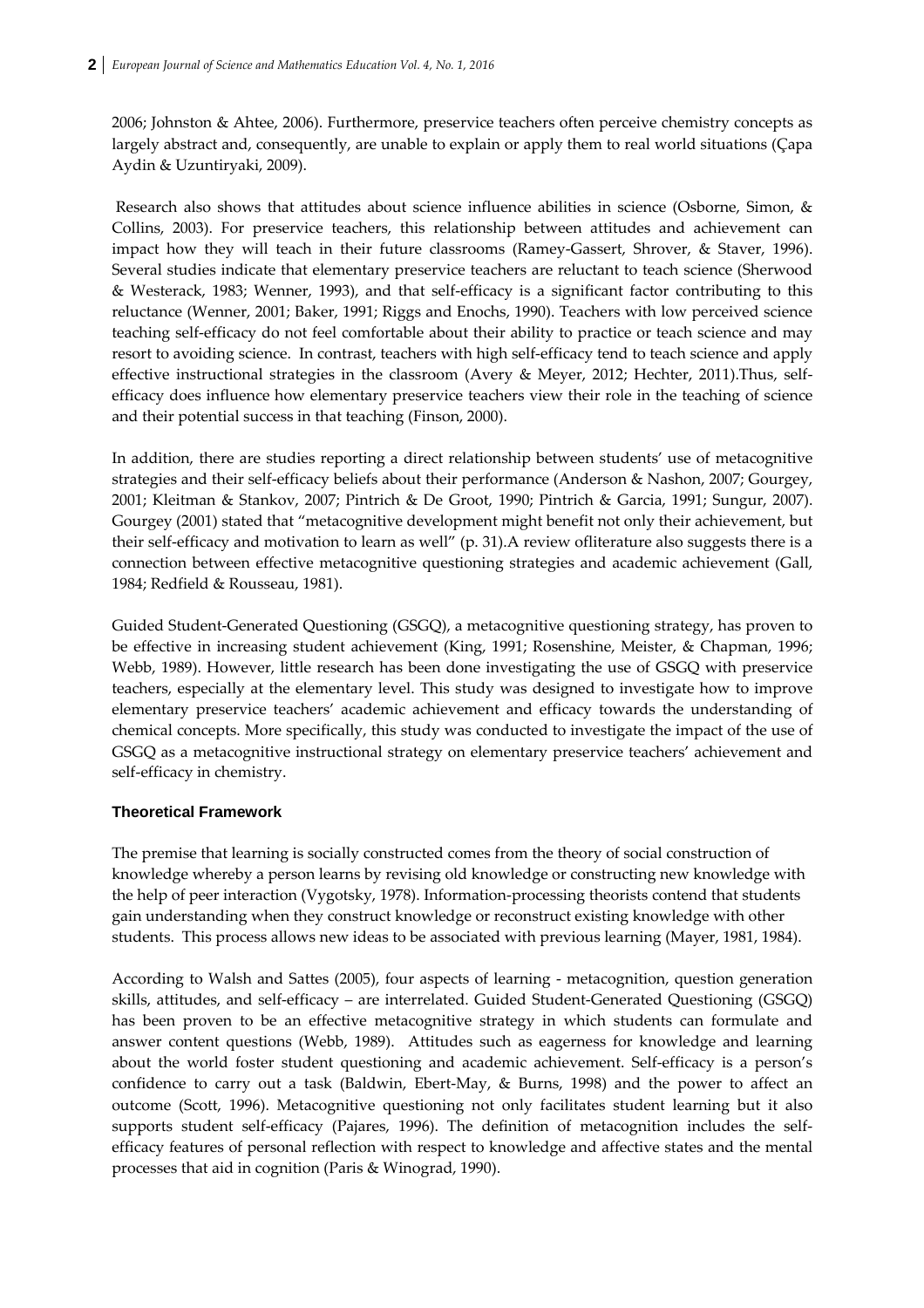Social cognitive theory, a unified theory of behavior change, is concerned with human agency and how people exercise some level of control over their own lives. The theory states that an individual's behavior is primarily learned through his or her observations of others as well as through interactions with the environment (Bandura, 1977). An individual's belief in his/her ability in performing a task (i.e. learning chemistry) influences behavior, including the amount of time and effort expended to achieve a task and persistence when confronting obstacles towards the achievement of that task (Pajares, 1996).Generally, students with high levels of self‐efficacy believe that they will succeed in a task while students with low self‐efficacy believe they will be unsuccessful in accomplishing that task (Scott, 1996). Students with high self-efficacy establish greater expectations for themselves, use diverse strategies in problem solving, and persevere longer to meet their goals (Bandura, 1997; Bandura, Barberanelli, Caprera, & Pastorelli, 1996; Jinks & Morgan, 1999; Pajares, 1996; Scott, 1996). As such, an individual's ability to succeed in an academic setting is closely related to his/her selfefficacy towards a specific academic subject, such as chemistry.

According to Bandura (1986), an individual's self‐efficacy is influenced by four major sources of information:(a) prior experiences of mastery in performing a similar task, (b) vicarious learning opportunities wherein an individual sees another person similar in ability succeed at the task, (c) verbal persuasion by others to perform a task, particularly by a person who is competent in that task; and (d) emotional or physiological states while performing the task such as joy, stress, or fatigue. The effects of these four sources combined produce the overall self-efficacy of an individual in a given situation or context.

Self-efficacy is content or task specific, meaning that one's level of perceived ability changes depending on the task or situation and influenced by the four sources within the context of the specific task (Tschannen‐Moran, Woolfolk, & Hoy, 1998). As such, many researchers have demonstrated the direct relationship between self‐efficacy and achievement in a given subject area (Hampton & Mason, 2003; Multon, Brown, & Lent, 1991; Pajares & Miller, 1994; Shell, Colvin, & Bruning, 1995). Specifically, scientific self-efficacy is predictive of scientific achievement (Andrew, 1998; House, 1993). Typically, students with higher self-efficacy in their ability to understand scientific concepts are more likely to engage in learning science than students with low self-efficacy who may tend to avoid science (McMillan & Forsyth, 1991). Previous studies indicate that self-efficacy beliefs significantly predict academic achievement in physical science (Andrew, 1998) and chemistry (Fenel & Scheel, 2005; Kan & Akbas, 2006; Lalich, Taylor, & Pribyl, 2006; Zusho, Pintrich, & Coppola, 2003).

# **Pilot Study**

The goal of the research study was to investigate the use of GSGQ in impacting elementary preservice teachers' efficacy beliefs and academic achievement in chemistry. An initial review of the literature did not yield an established survey instrument to adequately address this goal. Thus, a new instrument, the Chemistry Self‐Efficacy Scale (CSES), was developed by modifying an existing survey and piloted prior to the research study.

The instrument development process involved the use of content expert feedback with respect to content and language of items within the survey and the use of appropriate reliability and factor analyses to examine the structure of the survey. Following standard measurement criteria for developing valid and reliable measures, the items on the CSES were subjected to expert reviews and pilot testing.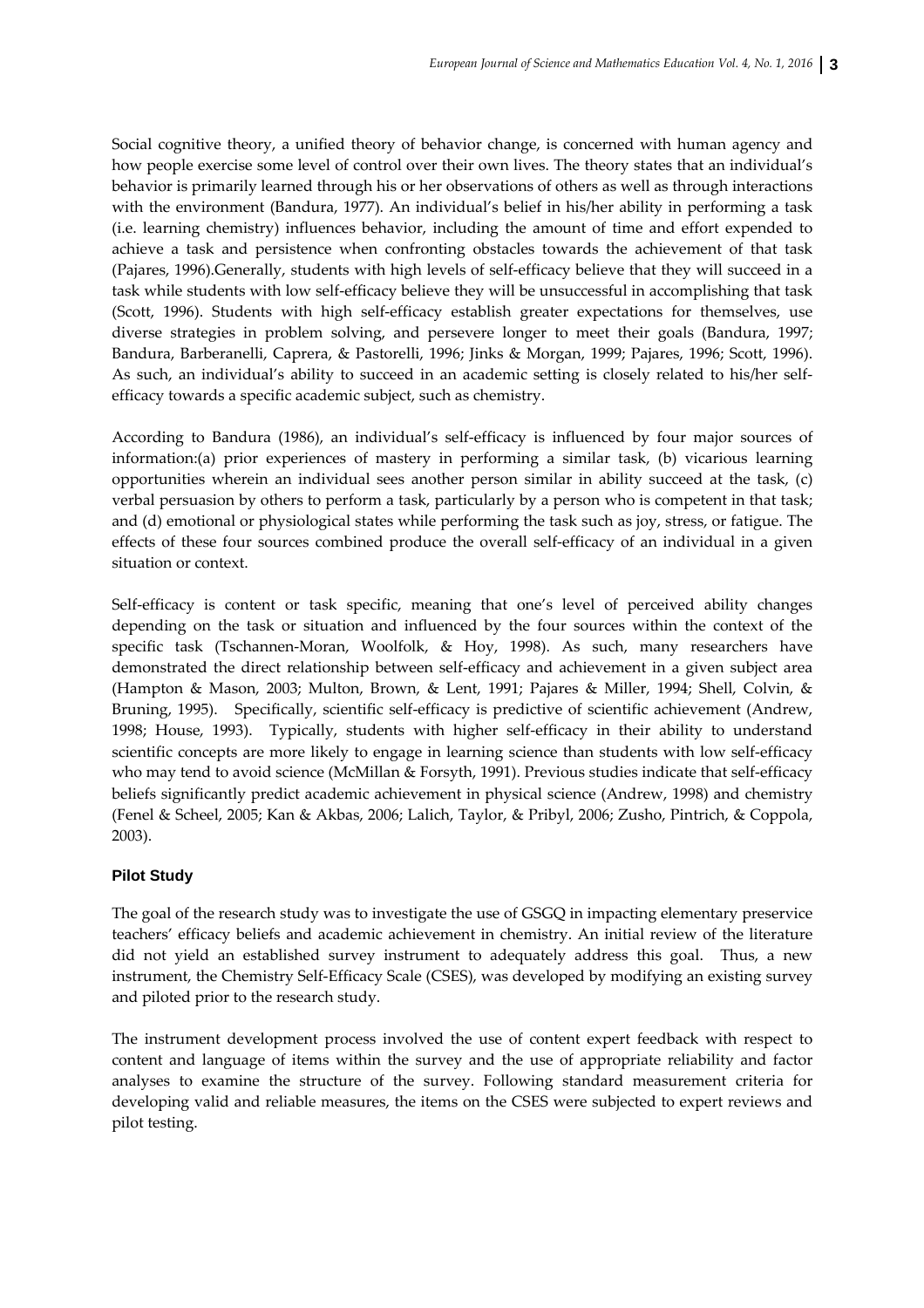#### *Chemistry Self‐ Efficacy Scale*

The Chemistry Self‐Efficacy Scale (CSES) is a modification of the Biology Self‐Efficacy Scale (BSES),a proven valid and reliable instrument that measures the biology self‐efficacy of non‐biology majors (Baldwin, Ebert‐May, & Burns, 1998). In developing the BSES, an item pool was developed from an analysis of the literature in scientific literacy (American Association for the Advancement of Science, 1990; Biological Science Curriculum Study, 1993; National Research Council, 1997; National Science Foundation, 1996). The domains of scientific literacy identify the aspects of science that individuals should know, do, experience, and value as citizens (Bybee, 1997). The BSES items chosen reflected the scientific domains of confidence in reading, summarizing, and critiquing biology concepts; writing and thinking with a scientific approach; and applying information learned in class to real-life experiences.

The BSES consists of 23 items rated on a five-point Likert scale: 1 strongly agree to 5 strongly disagree. A principal factoring solution was used to analyze the underlying factor structure of student responses. Factor 1 represents the scientific domain of perceived confidence in writing and critiquing biological concepts, as well as using analytical skills. Factor 2 relates to perceived confidence in generalizing skills learned and using a scientific approach to solving problems. Factor 3 addresses the scientific domain of perceived confidence in an ability to apply biological concepts and skills to everyday events. Internal consistency reliability coefficients (Cronbach's alpha test) were found to be 0.88 (Factor 1), 0.88 (Factor 2), and 0.89 (Factor 3) for the three domains of biological literacy (Baldwin, Ebert‐May, & Burns, 1998).

The Chemistry Self-Efficacy Scale (CSES) was modified from the BSES by substituting the words "chemical" or "chemistry" for "biological" or "biology." The CSES uses the same format as the BSES, a five‐point reversed‐scored Likert scale**.** Initially, a panel of three content experts with expertise in both chemistry and science education pedagogy reviewed the items on the CSES to assess content and face validity for instrument clarity and "offer concrete suggestions for improving the measure" (Rubio, Berg‐Weger, Tebb, Lee, & Rauch, 2003, p. 95).The expert panel consisted of one university faculty in chemistry and two faculty in science education. Each panel expert was asked to review each item for clarity and relevance to the research and provide any additional feedback regarding how to improve items and the overall instrument.

To further determine content, face, and construct validity and reliability, a pilot of the CSES survey was administered to 92 elementary preservice teachers the semester prior to the research study. A principal component factor analysis was performed to identify the underlying responses on both the pre‐survey and the post‐survey (see Table 1 for the pre‐survey factor analysis and Table 2 for the post‐survey factor analysis). Based on the psychometric properties of the BSES, the items on the CSES are grouped into the same three factor domains of the BSES.

The first factor ‐ *Methods of Chemistry* – contains eight items that refer to students' confidence in writing and analyzing their ideas in chemistry and utilizing analytical skills. For example, Question 19 on the survey asks, "How confident are you that you could critique an experiment described in a chemistry textbook?" The second factor ‐ *Generalization to Other Science Courses and Analyzing Data* – contains nine items that refer to students' confidence in generalizing skills acquired in a chemistry course and confidence in using a scientific problem‐solving approach. For example, Question 8 asks, "How confident are you that you will be successful in this chemistry course?" The third factor ‐ *Application of Chemical Concepts and Skill‐* contains six items that refer to students' confidence in their ability to apply chemistry concepts and skills to everyday life. For example, Question 1 asks, "How confident are you that *after* reading an article about a chemistry experiment you could write a summary of its main points?"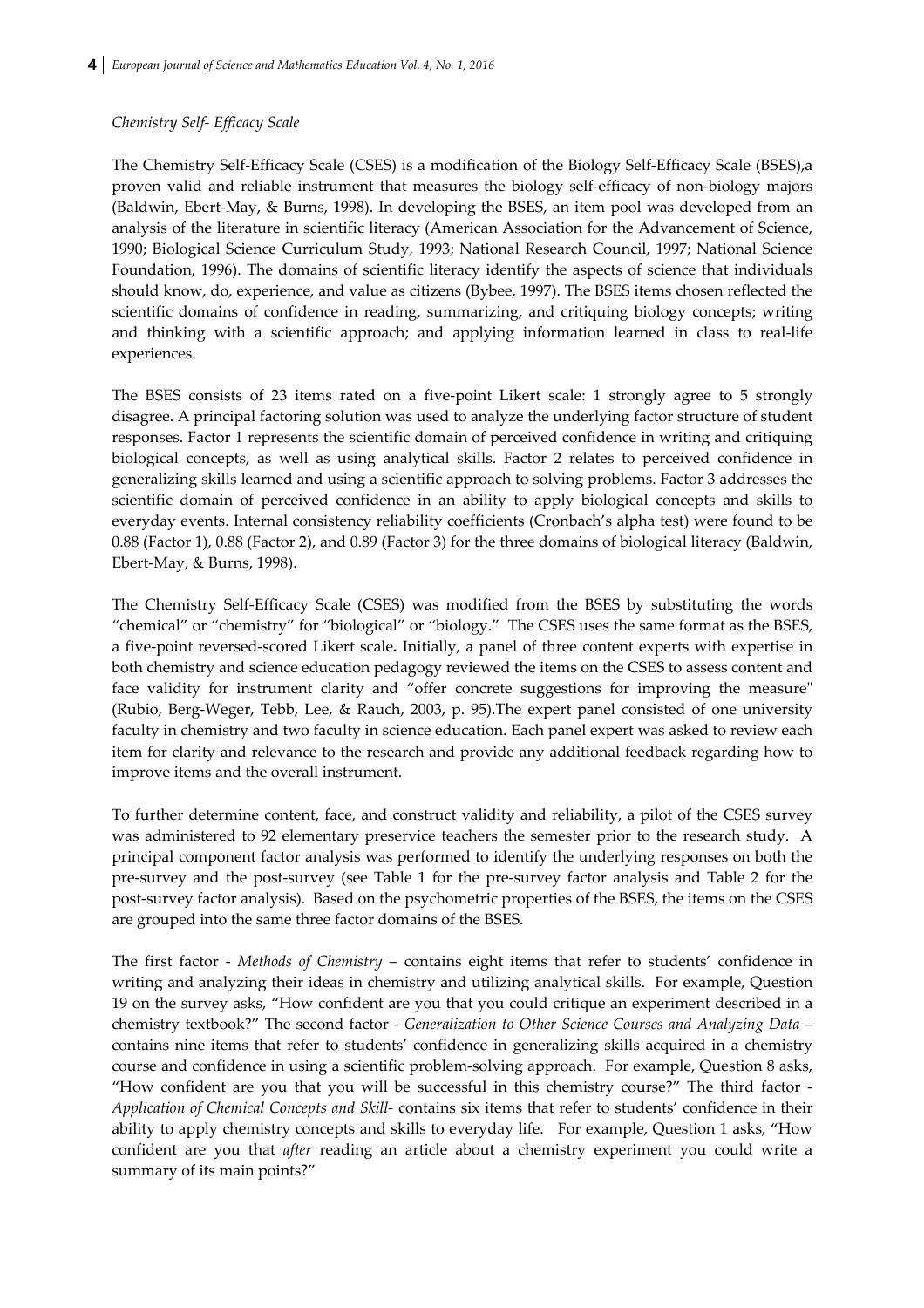|                | <b>CSES Question</b> Component 1 | <i>K</i> ULALIOII <sub>I</sub><br>Component 2 | Component 3 |
|----------------|----------------------------------|-----------------------------------------------|-------------|
| $\mathbf{1}$   | .270                             | .624                                          | .300        |
| $\overline{2}$ | .345                             | .564                                          | .242        |
| $\mathfrak 3$  | .208                             | .777                                          | .159        |
| $\overline{4}$ | .295                             | .407                                          | .525        |
| 5              | .018                             | .467                                          | .594        |
| 6              | .202                             | .805                                          | .242        |
| 7              | .189                             | .328                                          | .800        |
| $\,8\,$        | .671                             | .301                                          | .223        |
| 9              | .284                             | .649                                          | .284        |
| $10\,$         | .319                             | .196                                          | .809        |
| 11             | .733                             | .265                                          | .243        |
| 12             | .503                             | .646                                          | .155        |
| 13             | .597                             | .145                                          | .583        |
| 14             | .825                             | .198                                          | .218        |
| 15             | .491                             | .465                                          | .346        |
| 16             | .471                             | .234                                          | .685        |
| 17             | .790                             | .235                                          | .114        |
| 18             | .540                             | .568                                          | .217        |
| 19             | .629                             | .467                                          | .306        |
| 20             | .726                             | .312                                          | .230        |
| 21             | .430                             | .620                                          | .237        |
| 22             | .509                             | .473                                          | .409        |
| 23             | .228                             | .622                                          | .464        |

Table 1. Factor Loadings for Exploratory Factor Analysis of CSES Pre‐survey Components (Varimax Rotation)

Table 2. Factor Loadings for Exploratory Factor Analysis of CSES Post‐survey Components (Varimax Rotation)

| CSES Question Component 1 |      | Component 2 | Component 3 |
|---------------------------|------|-------------|-------------|
| $\mathbf{1}$              | .656 | .312        | .317        |
| $\overline{2}$            | .507 | .340        | .495        |
| $\mathbf{3}$              | .436 | .553        | .307        |
| $\overline{\mathbf{4}}$   | .724 | .342        | .386        |
| 5                         | .496 | .633        | .092        |
| 6                         | .405 | .687        | .246        |
| $\overline{7}$            | .778 | .328        | .162        |
| $\bf 8$                   | .575 | .355        | .536        |
| $\boldsymbol{9}$          | .593 | .494        | .316        |
| 10                        | .762 | .240        | .309        |
| 11                        | .377 | .365        | .638        |
| 12                        | .507 | .528        | .438        |
| 13                        | .560 | .375        | .480        |
| 14                        | .280 | .225        | .836        |
| 15                        | .352 | .717        | .280        |
| 16                        | .676 | .319        | .400        |
| 17                        | .316 | .205        | .810        |
| 18                        | .154 | .614        | .572        |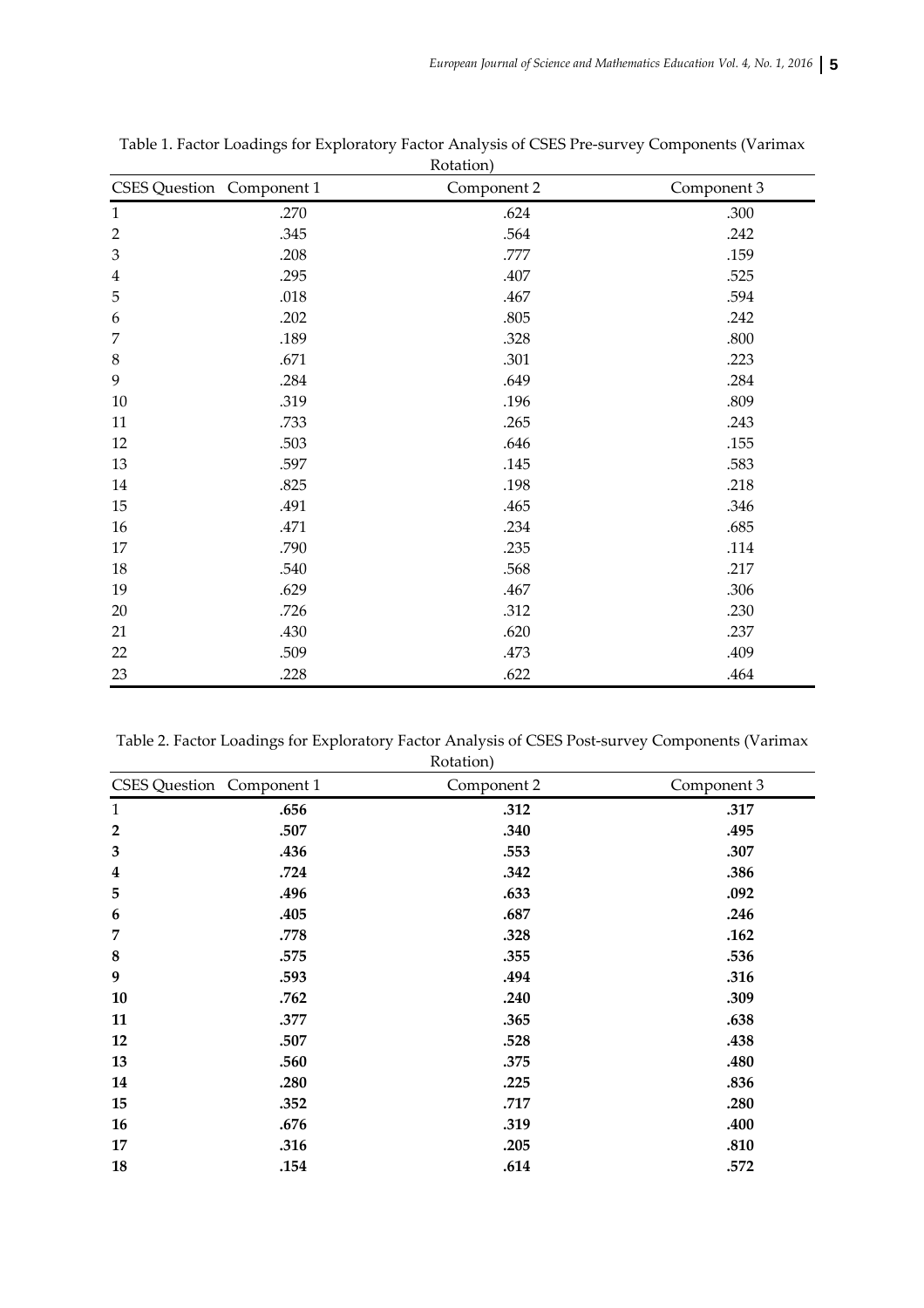| 19 | .393 | .258 | .707 |
|----|------|------|------|
| 20 | .219 | .508 | .673 |
| 21 | .216 | .658 | .517 |
| 22 | .367 | .661 | .323 |
| 23 | .303 | .779 | .289 |

Component 1 corresponded to Factor 2: Generalization to Other Science Courses and Analyzing Data, and had a percent of variance of 22.071 in the pre-survey scale and 24.577 in the post-survey scale. Component 2 corresponded to Factor 3: Application of Chemical Concepts and Skills, and had a percent of variance of 21.666 in the pre-survey scale and 23.835 in the post-survey scale. Component 3 corresponded to Factor 1: Methods of Chemistry, and had a percent of variance of 26.726 in the pre‐ survey scale and 23.154 in the post-survey scale.

The same three factors, including the same question items per factor as in the original BSES, loaded together after orthogonal rotation. These three factors were correlated to a moderate degree, but still remained independent constructs. These results suggest that the new CSES was valid for use in the research study and can be used as a tool in chemistry instruction for elementary preservice teachers.

Internal consistency reliability coefficients of Factors 1, 2, and 3 were then determined using Cronbach's alpha test. The indices of reliability for Factors 1, 2, and 3 in the pre‐survey were 0.91, 0.92, and 0.89, respectively. The indices of reliability for Factors 1, 2, and 3 in the post-survey were 0.92, 0.94, and 0.92, respectively.

# **Research Study**

The research study was conducted the semester following the pilot study to investigate the impact of the use of GSGQ as a metacognitive instructional strategyon elementary preservice teachers' achievement and self-efficacy in chemistry. The Chemistry Self-Efficacy Scale (CSES)was used to measure self‐efficacy, and the Chemistry Achievement Test constructed from questions on the state standardized science exam measured chemistry achievement.

# *Participants*

The setting for the pilot and research studies was a large, urban, federally-recognized Hispanicserving institution in the south central United States. The participants in the research study (n=72) included two convenient nonrandom groups of preservice elementary teachers (91% female; 75% age 19‐23; 52% Hispanic) enrolled in two sections of an undergraduate college physical science course for non‐majors. Seventy‐two participants completed both pre and post chemistry achievement tests (n=30/experimental group; n=42/control group) and 61 participants completed both pre and posttests of the CSES (n=28/experimental group; n=33/control group).

To validate the use of the modified survey instrument, the CSES was piloted as a pre and post-survey to 92 preservice elementary education teachers enrolled in a required physical science course the semester prior to the research study. In order to ensure the validity and reliability of the pilot CSES, the similarities between the pilot and study groups were established. Table 3 displays demographic characteristics of the participants in both the pilot and research studies both and these data suggest that the populations were substantially similar.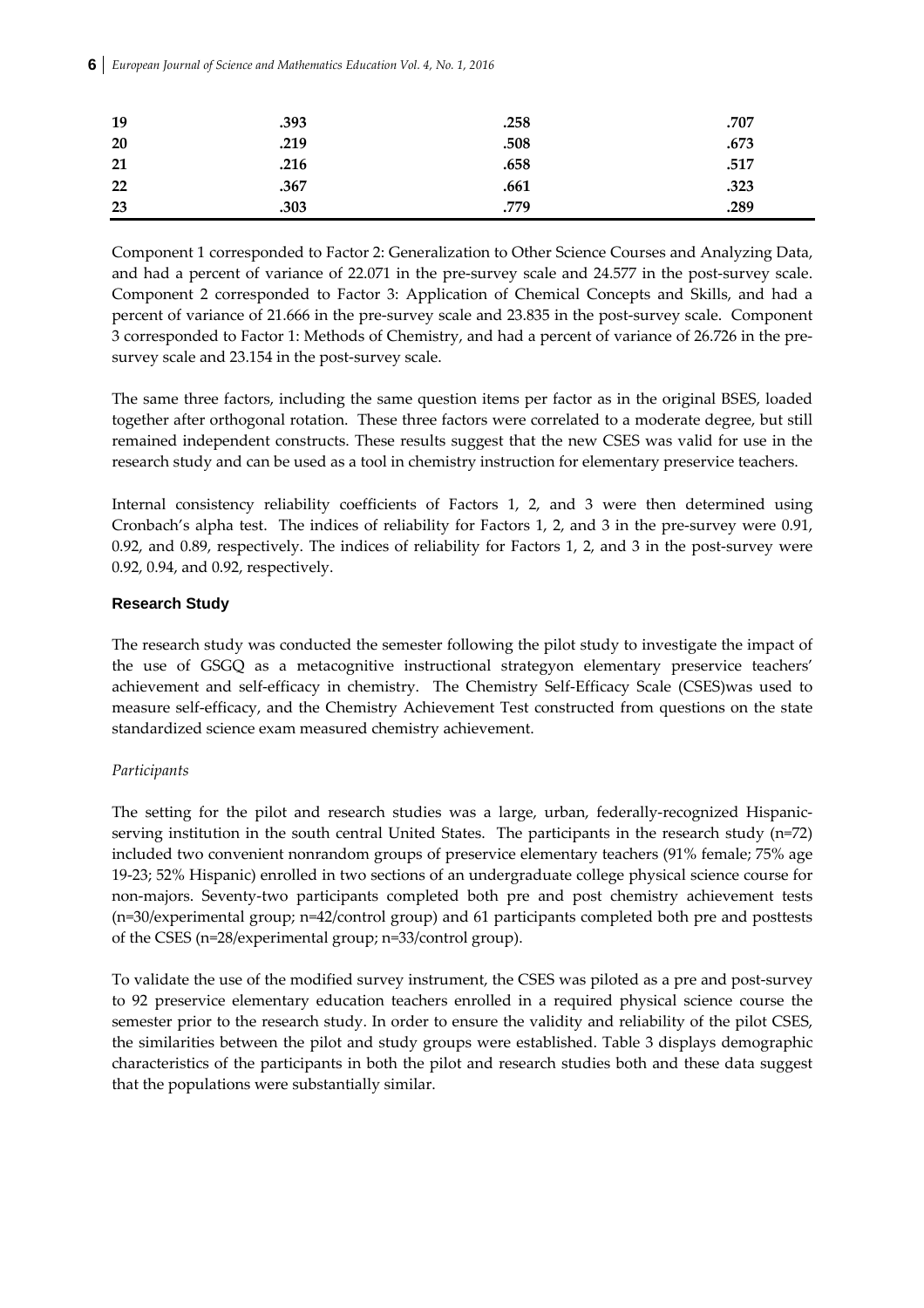| Pilot Group | <b>Study Group</b> |  |  |
|-------------|--------------------|--|--|
|             | 72                 |  |  |
|             |                    |  |  |
|             |                    |  |  |
| 91.4        | 94.4               |  |  |
|             |                    |  |  |
| 75.3        | 76.4               |  |  |
|             |                    |  |  |
| 48.4        | 56.9               |  |  |
|             | 92                 |  |  |

Table 3. Demographic Characteristics as a Percentage of the Study Sample

#### *Context of the Study*

The research study investigated the use of Guided Student Generated Questioning (GSGQ), a metacognitive questioning strategy involving socially constructed learning (King, 1991; Rosenshine, Meister, & Chapman, 1996; Webb, 1989*).* GSGQ involves giving students question stems or question starters that they individually answer and then share the questions with their peers in a small group setting. These question stems help students generate their own content questions at various cognitive levels (Cline, 2000).

According to King (1992), GSGQ is an effective metacognitive strategy where connect new content and information with prior knowledge and experiences (Oakes & Lipton, 1999). GSGQ also involves peer-mediated learning, a process where "students attain higher levels of thinking when encouraged to develop skill in asking their own questions and when provided with more opportunities for dialogue with the classmates about the questions posed and conclusions derived from information" (Hunkins, 1976, p. 3). Thus, students are motivated to ask more complex questions of each other (Rosenshine, Meister, & Chapman, 1996). Explaining and defending one's thinking to peers improve the overall understanding of a concept as students have to elaborate and reorganize their thoughts to make them understandable (Bargh & Schul, 1980).

The implementation of the GSGQ strategy in the research study occurred over a four week period and was embedded within the chemistry portion of a physical science course designed for elementary preservice teachers. The course includes the study of the fundamental laws that govern the universe, including mechanics, thermodynamics, electromagnetism, and quantum theory, and how these relate to physics and chemistry. Class discussions and activities are hands‐on, inquiry‐based, utilizing whole-group discussions, cooperative learning groups, and individual projects. Lecture and laboratory activities are integrated and designed around the learning cycle format (exploration, concept formation, and expansion), emphasizing the science process skills in discussions and demonstrations as they relate to the fields of physics and chemistry.

One class section of the course was selected as the control group, using researcher‐prepared chemistry questions. The other class section was selected as the treatment group, using studentgenerated chemistry questions from prepared question stems. In each of these two classes, the preservice teachers were randomly grouped into triads. The same instructor taught both sections of the course. The only difference in instruction between the control and treatment groups was the procedure used to develop the chemistry discussion questions. The lectures, class activities, and demonstrations were exactly the same in both groups for the same amount of time. The questioning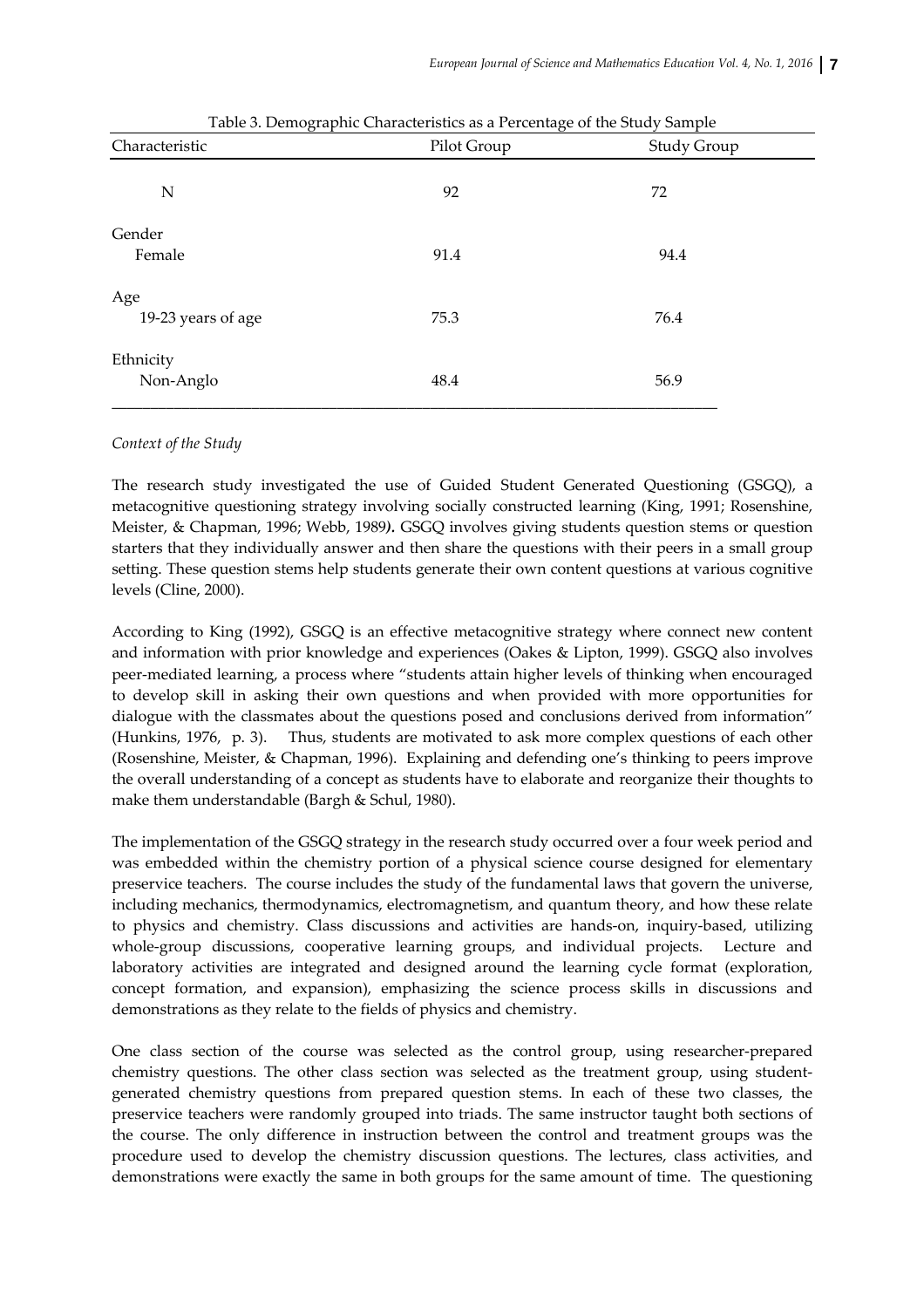sessions were done at the end of the lesson in each group. The question stems in the control group were developed into complete content questions by the researcher prior to the topic lecture, whereas the same question stems were developed into complete content questions by the preservice teachers in the treatment group.

The instructor who taught both class sections was initially trained by the researcher in the questioning review procedures to ensure that the study was conducted consistently and systematically. Then, the preservice teachers in both classes, facilitated by the same instructor, practiced the questioning review procedures for one hour to become familiar with the routine. Beginning the following week for one three‐hour class session per group per week for the next four weeks, a different topic in chemistry was taught identically in both classes. The four chemistry topics selected were matter, chemical reactions, solutions and water. Each week, the preservice teachers, in groups of three, followed the topic lecture with one of the questioning review activities: GSGQ strategy for the experimental class and researcher‐prepared questions for the control class.

In the class with the prepared questions (control group), each triad participant received three of nine prepared questions at random. Then the preservice teachers individually answered (in writing) their three questions, using lecture notes if needed for reference. After all the answers to the prepared questions were completed, each group member posed the three questions orally to the other group members to answer and discuss. In the class using GSGQ (treatment group), each participant of the triad received three question stems at random. Each preservice teacher individually created, answered in writing, and shared with group members three content topic questions from the given question stems, using the provided lecture notes if needed for reference. In both the control and treatment group, students were given 20 minutes to develop, answer, and share the questions. Students in each group were allowed to give feedback to the peer presenter and ask further questions of the presenter for clarification.

In both class sections prior to the study, the preservice teachers were trained in how to generate questions from the following given question stems:

- *How would you make use of\_\_\_\_\_?*
- *How does \_\_\_\_\_apply to \_\_\_\_\_\_\_\_?*
- *Predict what would happen if \_\_\_\_\_\_\_.*
- *Why do you think\_\_\_\_\_\_\_\_\_\_\_\_\_?*
- *What is the reason for* \_\_\_\_\_\_\_\_\_?
- *What relationship exists between \_\_\_\_\_\_\_\_\_\_\_\_\_\_\_?*
- *How would you test \_\_\_\_\_\_\_\_\_\_\_\_?*
- *What is the significance of\_\_\_\_\_\_\_\_\_?*
- *What is the most important \_\_\_\_\_\_\_\_\_\_\_\_\_?*

The following questions from the lesson on Solubility provide an example of the two types of questioning strategies. A preservice teacher in the GSGQ class generated the following question from a stem (bolded): *What relationship exists between polar/ionic* and *nonpolar solutes and solvents?* Then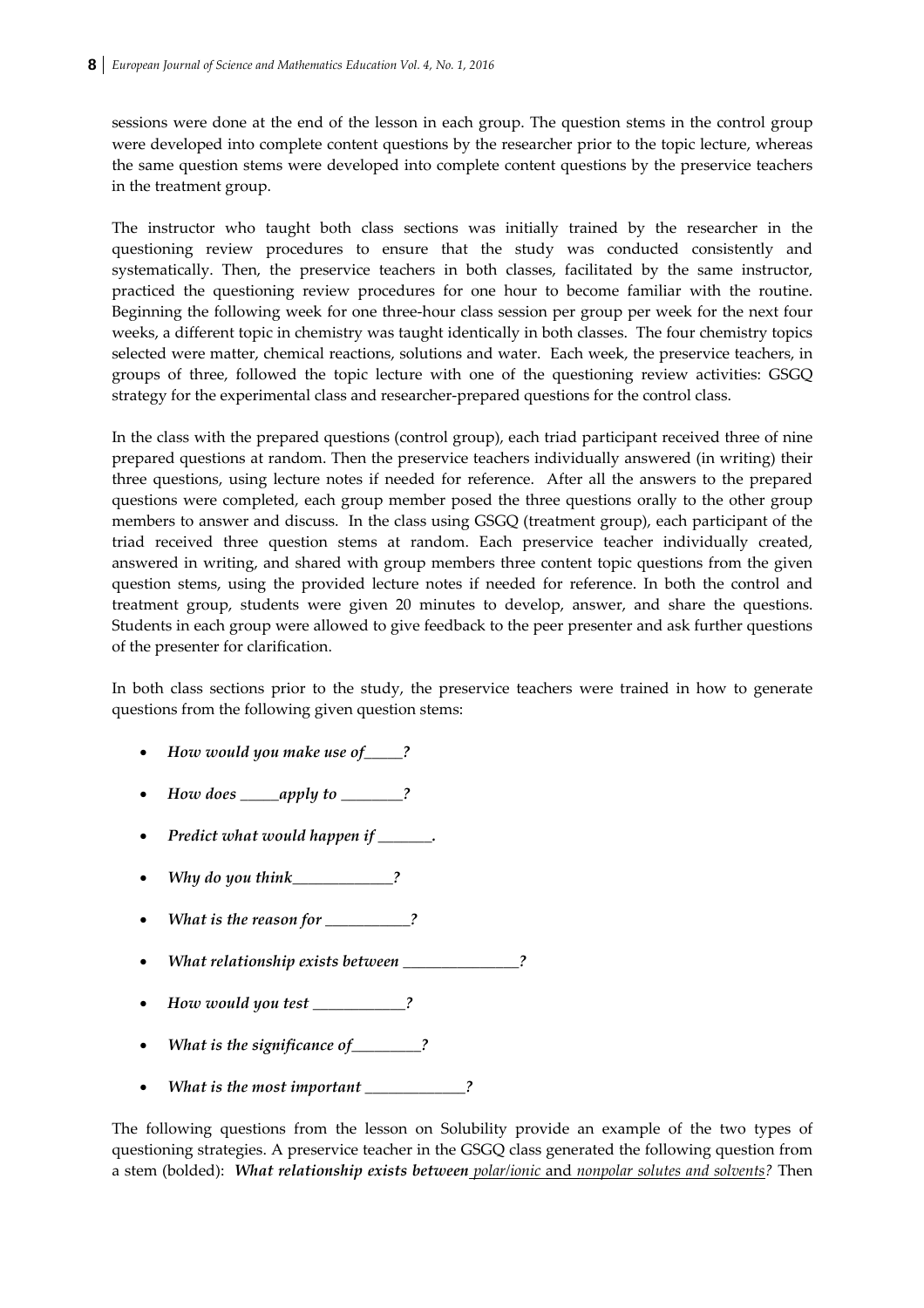the preservice teacher responded to the question she created from the stem (underlined) with the following answer: The relationship is that they determine how much of the solute will dissolve in a solvent or *whether the substance will dissolve at all.* In contrast, a preservice teacher in the non GSGQ class was given the following researcher‐prepared question using the same stem (bolded): *What relationship exists between solute and solvent?* The preservice teacher then responded to this researcher‐generated question with the following answer: *The solute is dissolved and the solvent does the dissolving.* The open‐ ended questions generated by the preservice teachers from researcher-prepared questions stems in the GSGQ class and the researcher‐prepared questions of the non GSGQ class were comparable in content and cognitive levels.

#### *Chemistry Achievement Test*

Academic achievement in chemistry was assessed by using sixteen questions from the state standardized science test. These questions include basic chemistry concepts that elementary preservice teachers seeking state teacher certification in early childhood to sixth grade need to know and understand. Four each of the sixteen questions relate to each of the subtopics of matter, chemical reactions, solubility, and water.

The content validity of the Chemistry Achievement Test (CAT) is based on content alignment to the state science standards. The No Child Left Behind Act (NCLB) of 2001 required states to ensure the alignment of their assessment tests to the existing content curricula. Consequently, content specialists involving teachers, test development specialists, and state officials developed valid test item types, objectives, and guidelines

The CAT, according to the state education department not only has content validity because it reasonably samples content from the state curriculum, but also concurrent validity because it reasonably relates to other measures of the same construct (Texas Education Agency, 2008). Concurrent validity was demonstrated in the Higher Education Readiness Study of 2007, the Pearson study of 2007, and the Grade Correlation Study of 2008. The correlation values for the Higher Education Readiness Study were 0.57 (SAT 1 verbal vs. state exam ELA), 0.79 (SAT 1 math vs. state exam math), 0.79 (ACT math vs. state exam math), and 0.58 (ACT English vs. state exam ELA).

#### *Data Collection*

.

The CSES and the CAT were used as pre/post surveys to assess any significant change in chemistry self-efficacy and academic achievement. The preservice teachers completed both pre-surveys one week prior to the first topic lecture. The two post-surveys were administered one week after the fourth lecture, which was five weeks after the administration of the pre-surveys.

#### *Data Analysis*

All data were analyzed using IBM SPSS Statistics for Windows Version 21.0 (2012). An independent samples t-test analysis between GSGQ and non-GSGQ participant groups' chemistry achievement and self-efficacy mean scores was conducted. Independent t-tests were also used to determine the change between the two groups on the three factors of self-efficacy and the four topics of chemistry content.

The Nonequivalent Control Group Design (shown in Figure1) was used in this study (Wiersma, 1969). Both groups of participants were initially given two pretests – the CSES and CAT - to determine equivalence between the experimental and control groups. Then, only the experimental group was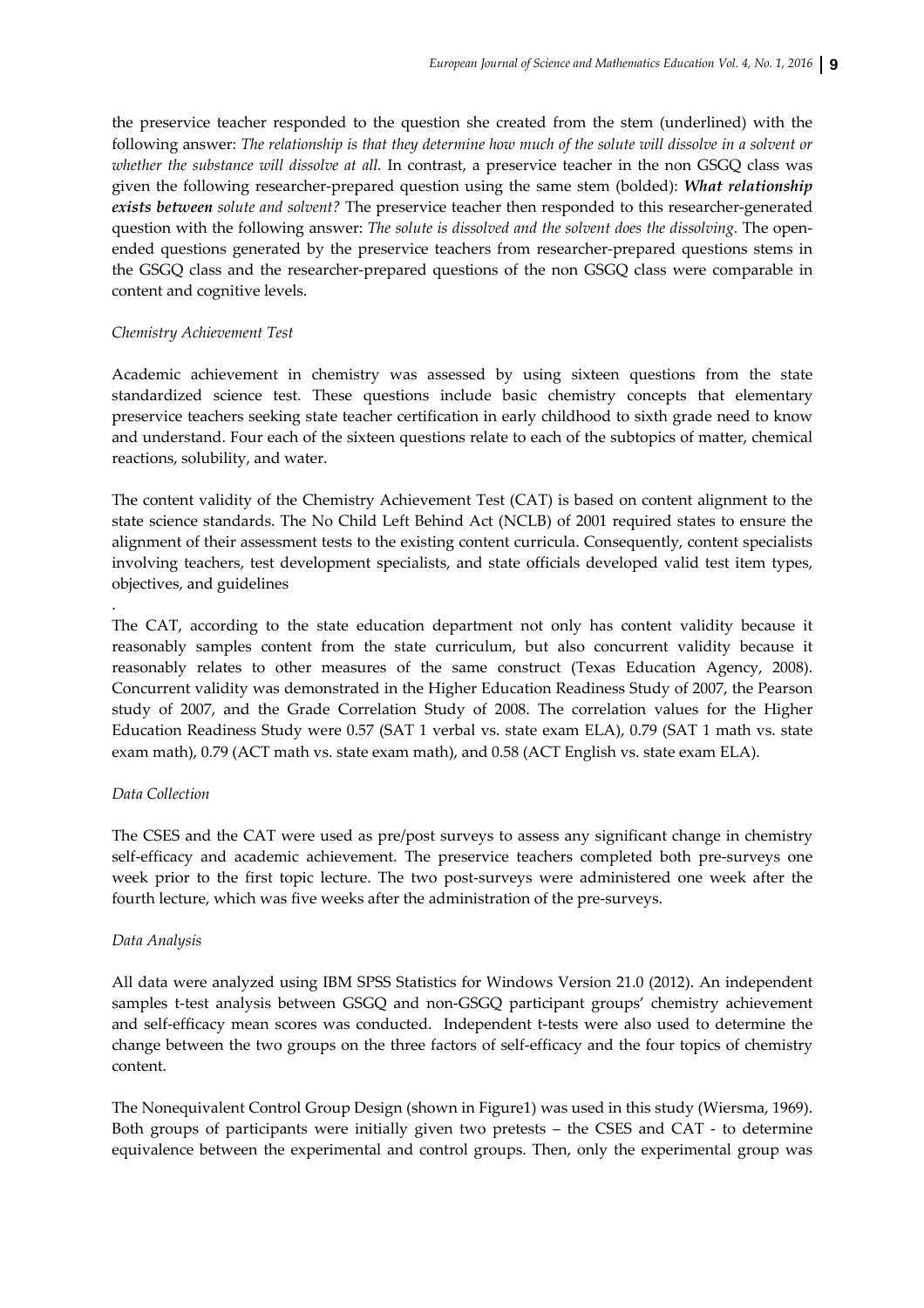given the treatment. After the treatment, both groups were given two posttests to determine the effect of the treatment on the experimental group.

| Group<br>Week 1 | Pretest/Question Training<br>Weeks 2-5 | Treatment<br>Week 6 | Posttest |
|-----------------|----------------------------------------|---------------------|----------|
| Experimental    |                                        |                     |          |
| Control         |                                        |                     |          |

# Figure 1. Nonequivalent Control Group Design

## **Results**

## *Validation of the CSES*

The participant groups of preservice elementary teachers in both the pilot study and the research study were similar in gender, age and ethnicity. In the pilot study, the CSES was found by principal component analysis with orthogonal rotation and Cronbach's alpha test to be a valid and reliable chemistry self‐efficacy scale with similar component factors to the original BSES. The results of the pilot study suggested that the new CSES was valid for use in the research study and can be used as a tool in chemistry instruction and assessment for elementary preservice teachers.

## *GSGQ and Chemistry Achievement*

There was no significant difference ( $p$ < 0.05) between the CATpretest mean scores of the non-GSGQ and GSGQ groups. However, there was a significant difference  $(p< 0.05)$  between the overall CAT posttest mean scores of non-GSGQ and GSGQ groups (see Table 4). The mean score of the CAT posttest of the experimental group taught with GSGQ was significantly higher than the mean score of the CAT posttest of the control group not taught with GSGQ.

|      |             |    |          |       | Table 4. Comparison of Postlest Chemistry Achievement between GSGO and non-GSGO Groups |
|------|-------------|----|----------|-------|----------------------------------------------------------------------------------------|
| GSGQ |             |    | non-GSGO |       |                                                                                        |
| N    | М           | SD | N        | М     | SD                                                                                     |
| 30   | 55.50 17.99 |    | 42       | 41.81 | 18.41                                                                                  |
|      |             |    |          |       |                                                                                        |

Table 4. Comparison of Posttest Chemistry Achievement between GSGQ and non‐GSGQ Groups

*Note: equal variances assumed*.

The posttest mean scores for each chemistry topic were higher for the GSGQ group than the non-GSGQ group (see Table 5). However, for only the topics of solubility and water were the posttest mean scores of the GSGQ group significantly higher (p< 0.05) than the posttest mean scores of the non‐GSGQ group.

Table 5. Comparison of Mean Correct Answer Cognitive Posttest Topics Groups

|               | GSGQ |      |               |    | non-GSGQ |           |          |
|---------------|------|------|---------------|----|----------|-----------|----------|
| Topic         | N    | М    | <sub>SD</sub> | N  | М        | <b>SD</b> | $t$ (df) |
| Matter        | 30   | 3.07 | 1.20          | 42 | 2.59     | 1.23      | 1.62(70) |
| Ch. Reactions | 30   | 1.97 | 1.00          | 42 | 1.52     | 1.06      | 1.79(70) |
| Solubility    | 30   | 2.30 | 1.06          | 42 | 1.02     | 1.09      | 5.00(70) |
| Water         | 30   | 1.80 | 1.16          | 42 | 1.19     | 1.04      | 2.33(70) |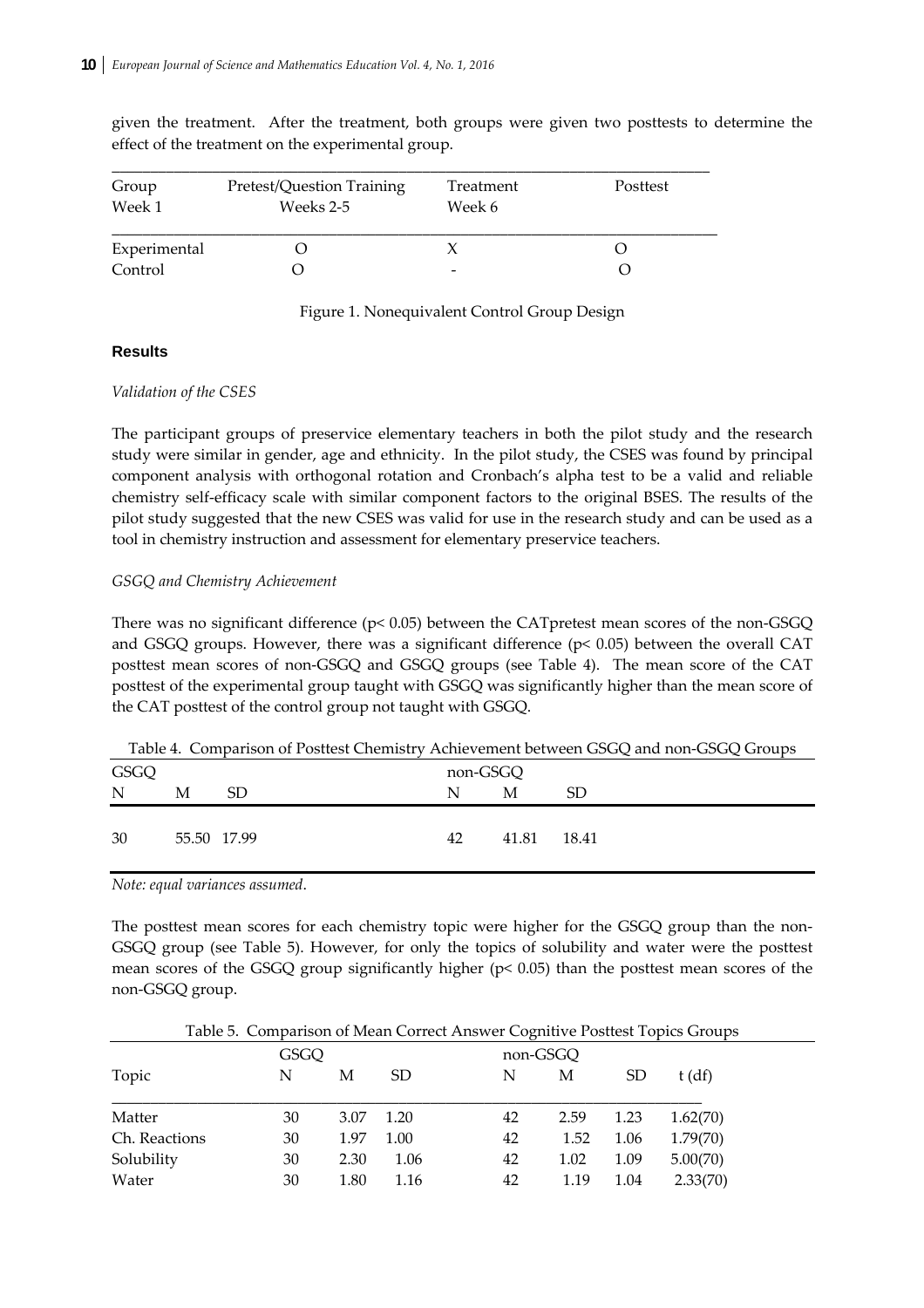# *GSGQ and Chemistry Self‐Efficacy*

There was no significant difference ( $p < 0.05$ ) between the overall self-efficacy mean scores of both groups (see Table 6). Also, there was no significant difference between the mean scores of the three factors of chemistry self‐efficacy.

Table 6.Comparison of Posttest Self‐Efficacy Mean Scores between GSGQ and non‐GSGQ Groups

|                                                                      | GSGQ |          |   | non-GSGQ                              |                         |           |          |  |  |
|----------------------------------------------------------------------|------|----------|---|---------------------------------------|-------------------------|-----------|----------|--|--|
| Factor                                                               |      | N        | M | <b>SD</b>                             | N M                     | <b>SD</b> | t(df)    |  |  |
| Overall                                                              |      |          |   | 28 60.86 17.7633 58.14 21.84 .527(59) |                         |           |          |  |  |
| Concept & Skill 28 15.04 4.93 33 15.79 5.41 - 563(59)<br>Application |      |          |   |                                       |                         |           |          |  |  |
| Methods of<br>Chemistry                                              |      | 28 21.29 |   | 6.47 33 21.27 7.13                    |                         |           | .007(59) |  |  |
| Generalization 28 23.93 7.31<br>& Analyzing Data                     |      |          |   |                                       | 33 24.18 8.08 -.127(59) |           |          |  |  |

## **Discussion and Implications**

.

The theoretical basis for the study on metacognitive questioning strategies and cognitive achievement is grounded in the idea that students gain understanding when they construct knowledge or reconstruct existing knowledge in a social construct (Mayer, 1981, 1984). Incorporating metacognition into levels of questioning has resulted in the development of several successful metacognitive instructional questioning strategies that improve student achievement. Guided Student‐Generated Questioning (GSGQ) is one of these strategies.

This study quantitatively examined the effect of GSGQ on chemistry achievement and student selfefficacy of elementary preservice teachers enrolled in a required physical science college class. The metacognitive strategy was implemented in the experimental group and statistical analysis of pre/post cognitive scores and self‐efficacy scores were analyzed for significant differences.

For the elementary preservice teachers, GSGQ significantly increased overall chemistry achievement  $(p < 0.05)$  for the topics of water and solubility but did not cause a significantly increase in chemistry achievement for the topics of chemical reactions and matter. However, even though there was not a significant increase in the mean scores for the topics of chemical reactions and matter in the GSGQ group, the scores did increase from pre to post survey. The authors of this study agree with Bereiter and Scardamalia (1989) and Rosenshine, Meister and Chapman(1996) that GSGQ can be an effective instructional strategy to involve preservice teachers in their own learning, allowing them to focus attention on and regulate their learning processes (King, 1991). Preservice teachers should be encouraged to create their own relevant content questions from question stems rather than use teacher-generated questions. In this way, they can reflect on what content they understand, what they do not understand, and what they need to study (King, 1991).

The findings of this study suggest that teacher educators could create learning environments that more effectively develop the metacognitive skills of preservice teachers in order to increase their chemistry achievement. In the literature, various researchers have documented that metacognition can be enhanced during classroom instruction (Adey, Shayer & Yates, 1989; Baird & Northfield, 1992;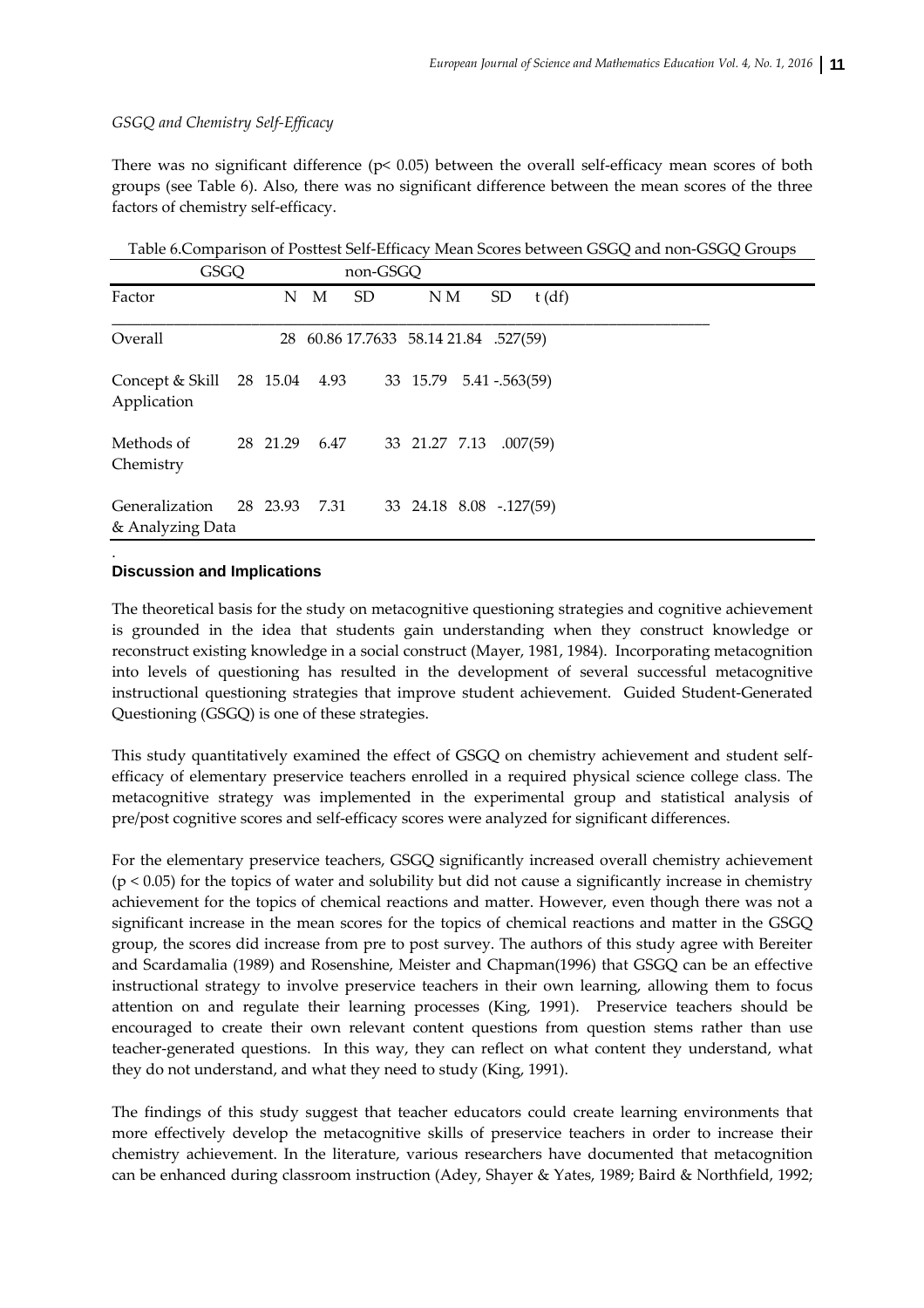Beeth, 1998; Georghiades, 2000). Guided instruction that facilitates metacognitive instructional processes can be used in the chemistry classroom to provide a student‐centered learning environment in which preservice teachers have the opportunity to be more reflective about their own learning.

There was no significant difference between the chemistry self-efficacy post-survey mean scores of both groups. The chemistry self-efficacy remained at a consistent "fairly confident" or moderate level (means between 60.96 and 69.43) throughout the study. In other words, the preservice teachers' beliefs about their ability to understand chemistry did not significantly increase in spite of increased achievement in chemistry. Moreover, each of the three self‐efficacy factor mean scores showed no significant difference between the GSGQ and non-GSGQ groups. These findings contradict the literature on self-efficacy as a predictor of scientific achievement and need to be further investigated.

Researchers have previously reported that student self-efficacy is a good predictor of academic achievement (Bandura, 1997; Britner, 2008; Gwilliam & Betz, 2001; Kupermintz, 2002; Schunk, 1996). Therefore, it is important to find instructional strategies that increase student self‐efficacy. Several possible reasons that self‐efficacy did not increase in this study could be related to the four informational sources of self-efficacy. Mastery experiences (Bandura (1997) tend to be the most influential as they provide the most authentic evidence of success. Bandura argues that information about self‐efficacy derived from a performance will depend on aspects of the task and self‐efficacy beliefs already held. It is likely that these elementary preservice teachers have had limited prior mastery experiences in chemistry. Efficacy beliefs already held are not easily changed, so that positive experiences that are inconsistent with existing beliefs tend to be minimized.

Vicarious experiences also influence efficacy beliefs when individuals learn new knowledge or skills by observing others perform the task. This is especially true for activities in which individuals must assess their ability by comparing themselves with others. Self‐efficacy is usually increased if one compares well against others and lowered if one compares less favorably with people in similar situations (Bandura, 1982). Self‐efficacy is especially sensitive to vicarious experience in situations where people are inexperienced or uncertain about their own capabilities (Bandura, 1997). This might have been the case in this study, resulting in little change in efficacy.

Two other sources of information influencing self‐ efficacy includesocial persuasion and affective state of mind. Social persuasion can have a negative effect on self‐efficacy if feedback given to the individual is negative (Bandura, 1997). Authentic, truthful, and realistic encouragements tied to a specific learning experience lead people to exert greater effort and are thus, more likely to succeed (Pintrich, 2003). Affective state of mind refers to an individual's emotional state and can be used to judge personal capabilities in achieving a task. If individuals experience excessive nervousness, anxiety, or fear of failure, they are likely to doubt their ability to succeed (Bandura, 1997).In this study, there were opportunities for peer feedback, but this feedback may not have been positive enough to overcome prior negative attitudes and change beliefs.

Another consideration in the lack of change of self-efficacy is the fact that only four topics in chemistry were addressed in this study, and these topics were addressed over a short period of time (4 weeks), with only one three‐hour class period for each topic. Thus, more hands‐on experiences over a longer period of time, encouragement by mentors, and repeated success in chemistry achievement for elementary preservice teachers are recommended and should lead eventually to greater confidence in learning chemistry concepts.

Using the CSES to measure change in self‐efficacy can provide chemistry educators and researchers with an assessment tool to determine which tasks and teaching strategies best increase chemistry selfefficacy. It can also be used by teacher educators to gain an understanding of their preservice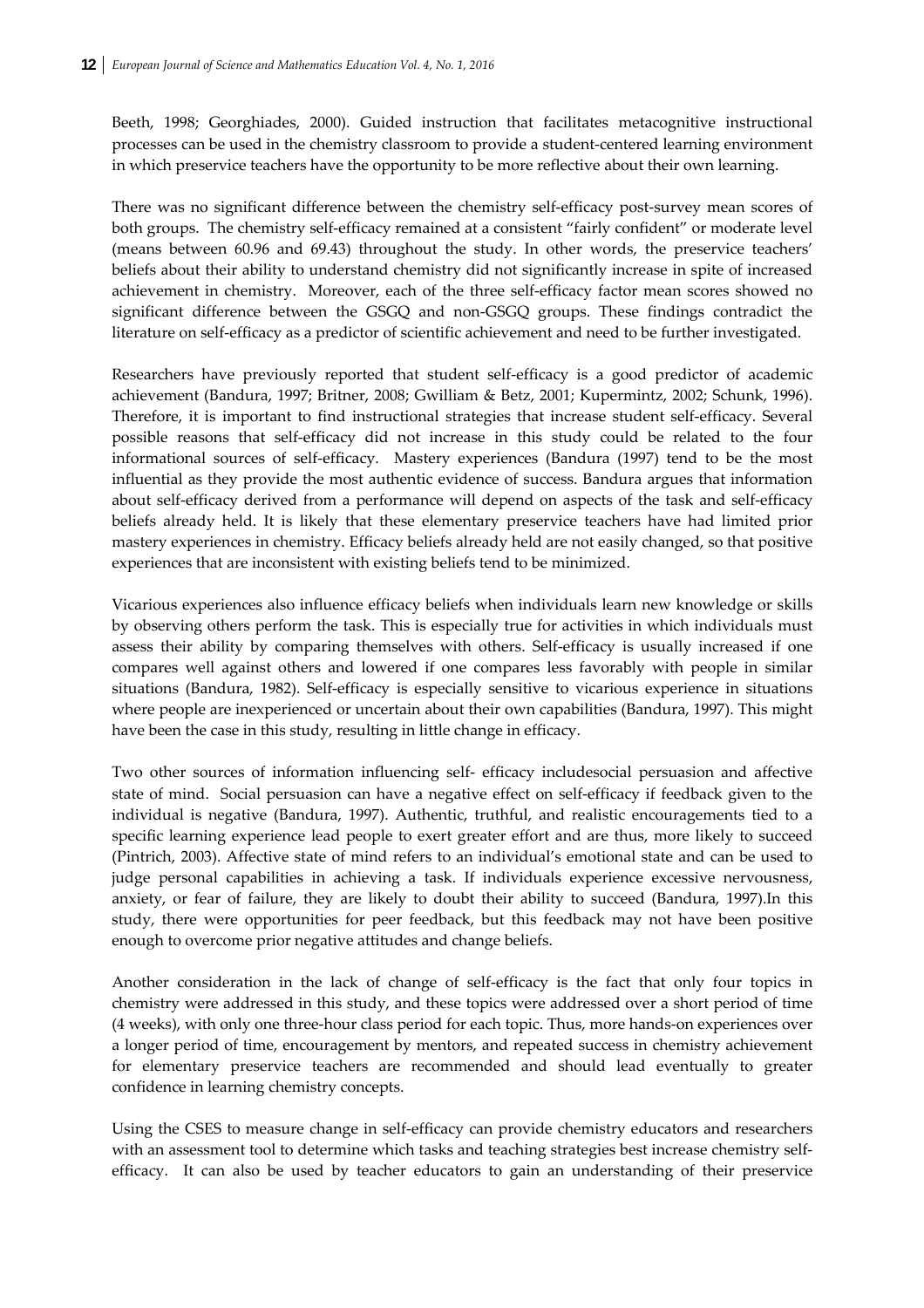teachers' confidence in learning chemistry concepts and consequently, assist them in the planning and designing of curricula.

Like Thomas, Pedersen, and Finson (2001), the authors of this study believe that changes in preservice teachers' personal chemistry self‐efficacy beliefs are unlikely to occur "without a great deal of purposeful, systematic inquiry about their personal theories, beliefs, and practice" (p. 328). The CSES is offered as one methodological tool to assist preservice teachers in analyzing and reflecting on their personal beliefs about chemistry. According to Paris and Winograd (1990), this reflection has two benefits: "(a) it transfers responsibility for monitoring learning from teachers to students themselves, and (b) it promotes positive self-perceptions, affect, and motivation among students. In this manner, metacognition provides personal insights into one's own thinking and fosters independent learning" (p. 15).

# **Future Studies**

As previously stated, self-efficacy is directly influenced by the four sources of information as related to a specific task. Thus, the context of the learning environment is important to the development of self-efficacy towards a subject and consequently, academic achievement in that subject. Topics for further investigation might involve the ways in which teacher characteristics impact self‐efficacy among students. To what degree does the self‐efficacy of the teacher towards the subject being taught impact the self‐efficacy of the students? How does the classroom environment affect efficacybeliefs? What types of instructional methods promote positive self-efficacy beliefs? Cooperative learning, the use of higher level questions, article analysis, concept maps, position papers done in a group format, and daily classroom writing or speaking activities are instructional strategies known to be effective in increasing biology self‐efficacy(Bandura, Barberanelli, Caprera, & Pastorelli, 1996). Research needs to be conducted to determine if these instructional strategies are also effective in increasing chemistry self‐efficacy.

Investigations into the relationships between personal efficacy and demographics, such as gender, age, grade level, and ethnicity are needed. This study involved a population of non-chemistry majors consisting of 90% females. The study done by Baldwin, Ebert‐May, and Burns (1998), using the BSES, consisted of a 3:1 female to male ratio. To ensure that the CSES will function similar to the BSES, another study should be conducted with a higher percentage of male preservice teachers.

In the present study, data were collected over a short period of time (five weeks). The relationship between self‐efficacy beliefs and academic achievement in chemistry should be studied longitudinally. How do the efficacy beliefs of preservice teachers develop and change over time? How do efficacy beliefs influence elementary preservice teachers' future teaching efficacy regarding chemistry concepts? Further research should focus on ways to increase personal self‐efficacy. A future qualitative study of students' perceptions toward chemistry related to this current study would give insight into the underlying effects of the four main sources of self‐efficacy on chemistry achievement.

According to Pajares (2003), "teachers and schools are responsible for helping students develop their competence and confidence as students progress through school." Bandura (1986) argued that:

Educational practices should be gauged not only by the skills and knowledge they impart for present use but also by what they do to children's beliefs about their capabilities, which affects how they approach the future. Students who develop a strong sense of self‐efficacy are well equipped to educate themselves when they have to rely on their own initiative. (p. 417)

Teachers who provide children with challenging tasks and meaningful activities that can be mastered, support these efforts, believe in their students, and convey their beliefs help ensure that their students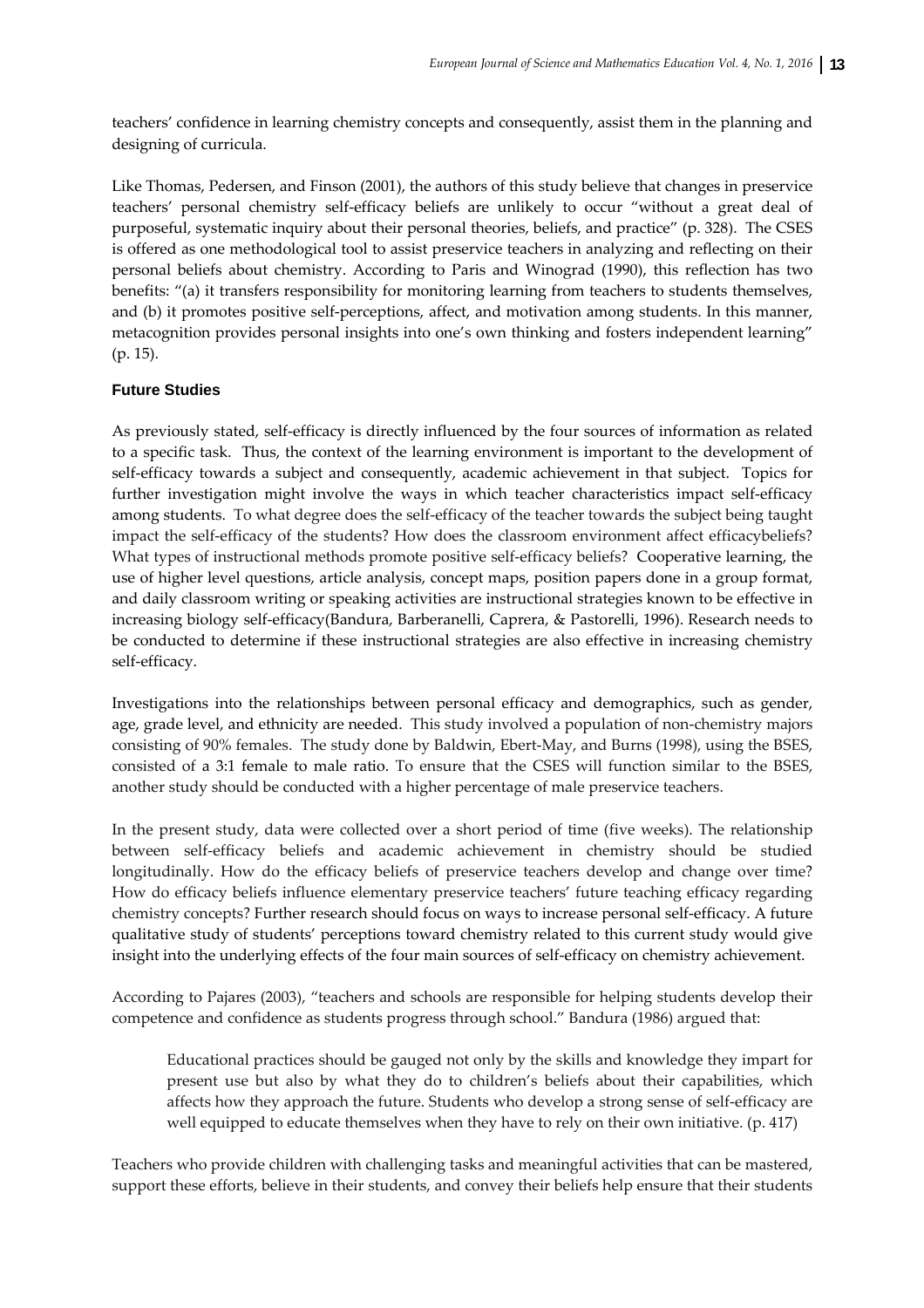will develop a strong sense of efficacy (Mills & Clyde, 1991). We think that teacher educators should do the same. Personal self‐efficacy ultimately becomes a way of thinking. Because teachers are influential in helping their students develop the self‐beliefs that will serve them throughout their lives, it is imperative that teachers themselves have a strong sense of accomplishment and self‐ efficacy in the subjects in which they teach.

There are some limitations of the current study. First, this study relied on the data obtained by two surveys. Surveys are efficient tools to gather data from samples in a short period of time; however, they provide limited information about the participants' thoughts or beliefs. Observations and/or interviews could be used as sources of more in‐depth data. Second, the sample size of the results limits the generalizability of the results.

#### **References**

- Adey, P., Shayer, M., & Yates, C. (1989). Cognitive acceleration: The effects of two years of intervention in science classes. In P. Adey, J. Bliss, J. Head, & M. Shayer (Eds.), *Adolescent development and school science* (pp. 240‐247). London: Falmer Press.
- Ahtee, M., & Johnston, J. (2006). Primary student teachers' ideas about teaching a physics topic. *Scandinavian Journal of Educational Research, 50*(2), 207‐219.
- American Association for the Advancement of Science (1990). *The liberal art of science*. Washington,DC: AAAS.
- Anderson, L.W., & Krathwohl, D.R. (Eds.). (2001). A taxonomy for learning, teaching, and assessing: A revision of Bloom's taxonomy *of educationalobjectives.* New York, NY: Addison Wesley Longman.
- Anderson, D., & Nashon, S. (2007). Predators of knowledge construction: Interpreting students' metacognition in an amusement park physics program. *Science Education, 91*(2), 298‐320.
- Andrew, S. (1998). Self‐efficacy as a predictor of performance in science. *Journal of Advanced Nursing, 27*, 596‐603. doi: 10.1046/j.1365‐2648.1998.00550x
- Appleton, K. (2006). Science pedagogical content knowledge and elementary school teachers. In K. Appleton (Ed.), *Elementary science teacher education: International perspectives on contemporary issues and practice*. Mahwah, NJ: Association for Science Teachers and Laurence Erlbaum.
- Avery, L. & Meyer, D. (2012). Teaching science as science is practiced: Opportunities and limits for enhancing pre‐service elementary teachersʹ self‐efficacy for science and science teaching. *School Science and Mathematics. 112*(7), 395‐409.
- Baird, J. R., & Northfield, J. R. (1992). *Learning from the PEEL experience.* Melbourne, Victoria: Monash University Press.
- Baker, D. R. (1991). A summary of research in science education 1989. *Science Education,75*, 1‐35.
- Baldwin, J. A., Ebert-May, D., & Burns, D. J. (1998). The development of a college biology
- self‐efficacy instrument for non‐majors. *Science Education, 83*(4), 397‐408.
- Bandura, A. (1977). Self‐efficacy: Toward a unifying theory of behavioral change. *Psychological Review*, *2*, 191‐215.
- Bandura, A. (1986). *Social foundations of thought and action: A social cognitive theory.* Englewood Cliffs, NJ*:* Prentice Hall.

Bandura, A. (1997). *Self‐efficacy: The exercise of control*. New York, NY: Freeman.

- Bandura, A., Barberanelli, C., Caprera, G. V., & Pastorelli, C. (1996). Multifaceted impact of self‐efficacy on academic functioning. *Child Development, 67*(3), 1206‐1222.
- Bargh, J. A., & Schul, Y. (1980). On the cognitive benefits of teaching. *Journal of Educational Psychology, 72*(5), 592‐604. doi: 10.1037/0022‐0663.72.5.593.
- Beeth, M. E. (1998). Facilitating conceptual change leaning: The need for teachers to support metacognition. *Journal of Science Teacher Education, 9*(1), 49‐61.
- Bereiter, C., & Scardamalia, M. (1989). Intentional learning as a goal of instruction. In L.
- B. Resnick (Eds.), *Knowing, learning, and instruction: Essays in honor of Robert*
- *Glaser* (pp. 361‐392). Hillsdale, NJ: Lawrence Erlbaum Associates. Biological Science Curriculum Study (1993). *An instructional model for science education in developing biological literacy.* Colorado Springs, CO: BSCS.
- Brigido, M., Bermejo, M. L. & Mellado, V. (2012). Self‐efficacy and emotions in prospective primary education science teachers. In Bruguière, C., Tiberghien, A. & Clément, P. (Eds.), *E‐Book Proceedings of the ESERA 2011 Conference: Science Learning and Citizenship Part 12*, (pp. 19‐24). Lyon, France: European Science Education Research Association.
- Britner, S. L. (2008). Motivation in high school science students: A comparison of gender differences in life, physical, and earth science classes. *Journal of Research in Science Teaching, 45*(8), 955‐970.
- Bybee, R. (1997). *Achieving scientific literacy*. Portsmouth, NH: Heinemann/Reed Elsevier.
- Çapa Aydin, Y.&Uzuntiryaki, E. (2009). Development and psychometric evaluation of the high school chemistry self‐efficacy scale. *Educational and Psychological Measurement*, *69*(5), 868‐880.
- Cattell, R. B. (1966). The scree test for the number of factors. *Multivariate Behavioral Research, 1*, 245.
- Cline, R.W. (2000). *The teachability and utilization of a metacognitive strategy in distance learning classrooms*. (Doctoral dissertation). Retrieved from Dissertation & Theses Full Text. (2000. 9999083)
- Cohen, J. (1988). *Statistical power analysis for the behavioral sciences* (2nd ed.). Hillsdale, NJ: Lawrence Earlbaum.
- Danipog, D. L. & Ferido, M. B. (2011). Using art‐based chemistry activities to improve students' conceptual understanding in chemistry. *Journal of Chemical Education, 88*(12), 1610‐1615.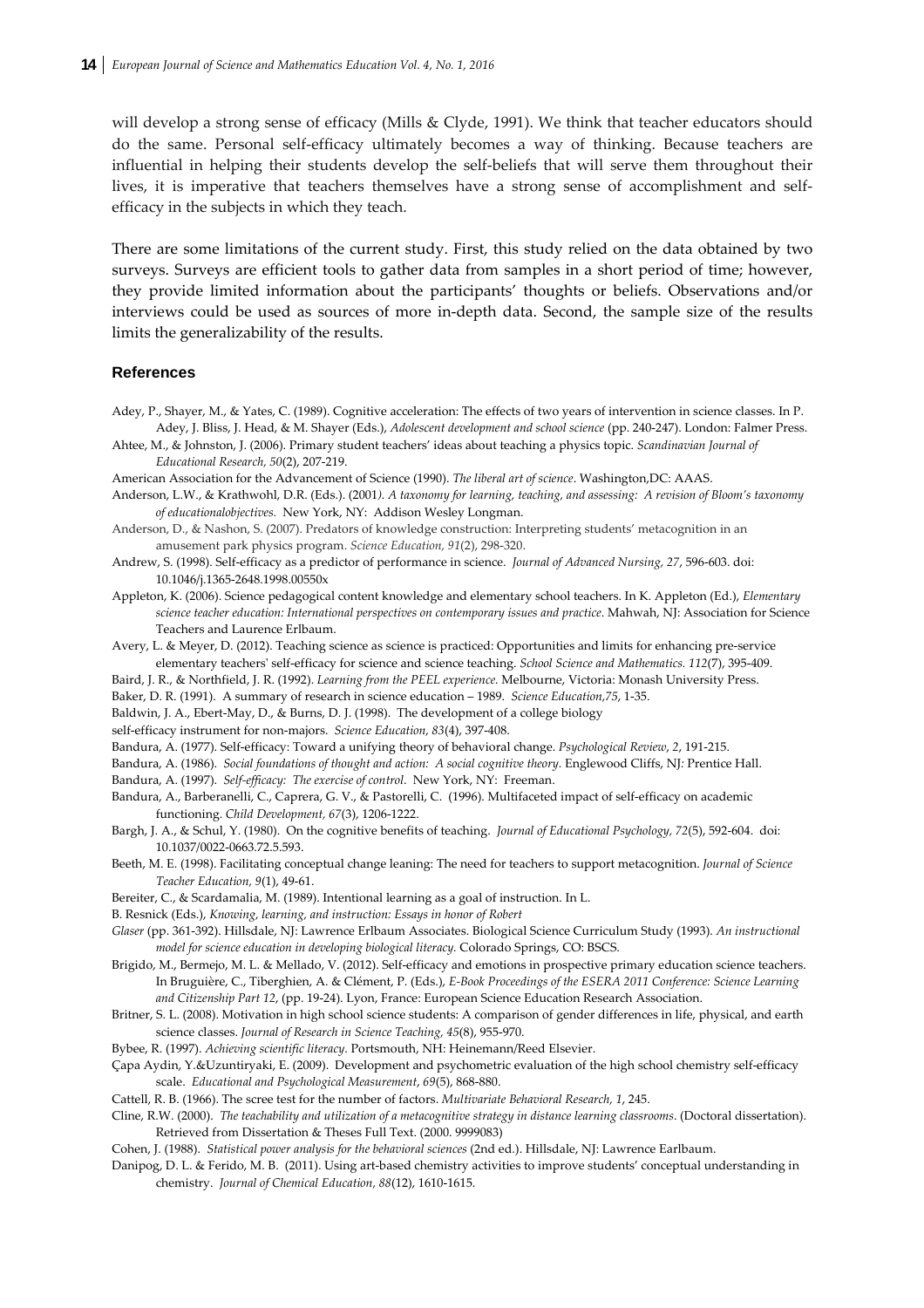Enochs, L. & Riggs, I. (1990). Further development of an elementary science teaching efficacy belief instrument: A preservice elementary scale. *Science Education, 74*(6), 625‐637.

- Fenel, H. & Scheel, K. (2005). Engaging students: An examination of the effects of teaching strategies on self‐efficacy and course climate in a non‐majors physics course. *Journal of College Science Teaching, 35*(1), 20‐25.
- Finson, K.D. (2000, January). Investigating preservice elementary teachers' self-efficacy relative to self-image as a science teacher. Paper presented at the Annual Meeting of the Association for the Education of Teachers in Science, Akron, OH.
- Franz, J.R., & Enochs, L.G. (l982). Elementary school science: State certification requirements in science and their implications. *Science Education. 66,* 287‐292.
- Gall, M. (1984). Synthesis of research of teachers' questioning. *Educational Leadership, 42*(3), 40‐47.

Georghiades, P. (2000). Beyond conceptual change learning in science education: Focusing on transfer, durability and metacognition. *Educational Research, 42*(2), 119‐139.

Gourgey, A. F. (2001). Metacognition in basic skills instruction. In H. J. Hartman (Eds.), *Metacognition in learning and instruction* (pp. 17‐32). Netherlands: Kluwer Academic Publishers.

- Gwilliam, L. R., & Betz, N. E. (2001).Validity of measures of math- and science-related self-efficacy for African Americans and European Americans. *Journal of Career Assessment, 9*(3), 261‐281.
- Hampton, N.Z., & Mason, E. (2003). Learning disabilities, gender, sources of self‐efficacy, self‐efficacy beliefs, and academic achievement in high school students*. Journal of School Psychology, 41*(2)*,* 101‐112. doi: 10.1016/50022‐4405(03)00028‐1
- Hechter, R. P. (2011). Changes in pre-service elementary teachers' personal science teaching efficacy and science teaching outcome expectancies: The influence of context*. Journal of Science Teacher Education, 22*, 187‐202.
- House, J.D. (1993). Cognitive motivational predictors of science achievement. *International Journal of Instructional Media, 20*(2)*,* 155‐162.
- Hunkins, F. P. (1976). *Involving students in questioning*. Boston: Allyn & Bacon.
- Jinks, J., & Morgan, V. (1999). Children's perceived academic self‐efficacy: An inventory scale. *The Clearing House, 72*(4), 224‐ 230.
- Johnston, J. & Ahtee, M. (2006). Comparing primary student teachers' attitudes, subject knowledge and pedagogical content knowledge needs in a physics activity. *Teaching and Teacher Education*, *22*, 503‐512.

Kan, A., & Akbas, A. (2006). Affective factors that influence chemistry achievement and the power of this factors to predict chemistry achievement. *Journal of Turkish Science Education, 3*(1), 76‐85.

- King, A. (1991). Reciprocal peer‐questioning for learning from lectures. *Education Digest, 57*(1)*,* 59‐62.
- King, A. (1992). Comparison of self-questioning, summarizing and note-taking-review as strategies for learning from lectures. *American Educational Research Journal, 29*(2)*, 303‐32.*

Kleitman, S., &Stankov, L. (2007). .Self‐confidence and metacognitive processes. *Learning and Individual Differences, 17,* 161‐173. Kupermintz, H. (2002). Affective and conative factors as aptitude resources in high school

science achievement. *Educational Assessment*, *8*(2), 123‐137.

Lalich, I. J., Taylor, M. J., & Pribyl, J. R. (2006, April). Identification of the correlationbetween student self-efficacy and final course percentage in a general chemistrycourse. Paper presented at a conference at Minnesota State University, Mankato, MN.

Mayer, R. E. (1981). The psychology of how novices learn computer programming. *Computing Surveys, 13*(1), 121‐141.

Mayer, R. E. (1984). Aids to prose comprehension. *Educational Psychologist, 19*(1), 30‐42.

McMillan, J. H., & Forsyth, D. R. (1991). What theories of motivation say about why learners learn.In R. Menges & M. Svinicki (Eds.), *College teaching: From theory to practice.* San Francisco,CA: Jossey‐Bass.

- Mills, H., & Clyde, J. A. (1991). Children's success as readers and writers: It's the teacher's beliefs that make the difference. *Young Children, 46*(2), 547‐559.
- Mulholland, J. & Wallace, J. (2001). Teacher induction and elementary science teaching: enhancing self‐efficacy. *Teaching and Teacher Education, 17* (2001) 243‐261.
- Multon, K.D., Brown, S. D., & Lent, R. W. (1991). Relation of self-efficacy beliefs to academic outcomes: A meta-analytic investigation. *Journal of Counseling Psychology, 38*(1)*,* 30‐38.
- National Research Council (1997). *Science teaching reconsidered: A handbook*. Washington, DC: National Academy Press. National Science Foundation (1996). Shaping the future: New expectations for undergraduate education in science,
- mathematics, engineering, and technology. Directorate for Education and Human Resources. Arlington, VA: NSF. Oakes, J., & Lipton, M. (1999). *Teaching to change the world*. Boston, MA: McGraw‐Hill College.
- Osborne, J., Simon, S., & Collins, S. (2003). Attitudes towards science, a review of the literature and its implications. *International Journal of Science Education*, *25*(9), 1049‐1079.
- Pajares, F. (1996). Self‐efficacy beliefs in academic settings. *Review of Educational Research,66,* 543‐579.
- Pajares, F. (2003). Self‐efficacy beliefs, motivation, and achievement in writing: A review of the literature. *Reading & Writing Quarterly*, 19, 139‐158.
- Pajares, F., & Miller, M.D. (1994). The role of self‐efficacy and self‐concept beliefs in mathematical problem solving: A path analysis. *Journal of Educational Psychology, 86*(2)*,* 193‐203.
- Paris, S. G., & Winograd, P. (1990). How metacognition can promoteacademic learning and instruction. In B. F. Jones & L. Idol (Eds.),*Dimensions of thinking and cognitive instruction* (pp. 15‐51). Hillsdale,NJ: Erlbaum.
- Pintrich, P.R. (2003). A motivational science perspective on the role of student motivation in learning and teaching contexts. *Journal of Educational Psychology, 95*(4), 667–686.